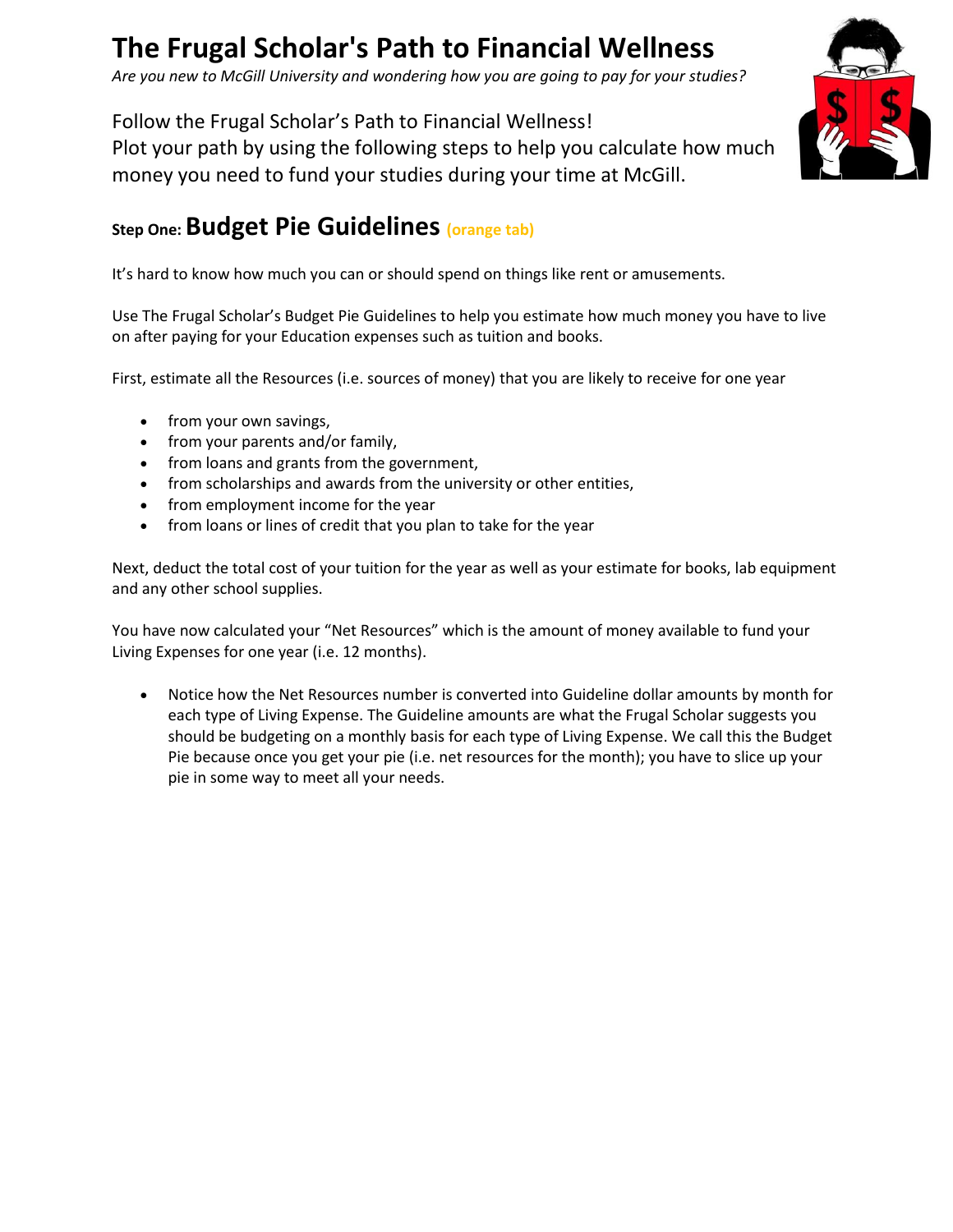

- If you know now what you will be spending for Living Expenses such as rent, you can input your Actual amounts and easily see if you are spending more or less than what the Frugal Scholar is recommending. You can then adjust your spending - or not- accordingly.
- If you find that you will not have enough money to meet your needs, you will have to find additional resources. See<http://www.mcgill.ca/studentaid/>for assistance.
- But remember, if you spend more on one slice of the Budget Pie, you must take away from another slice- or get yourself more pie which often means borrowing another pie, at a cost, from somewhere else.

## **Step two:One Year Budget Plan (blue tab)**

Now that you have thought about the cost of studying at McGill and living in Montreal, you can prepare your Budget Plan by month over one year.

- Input your Education expenses, your Living Expenses and your Resources over one, two or three terms for one school year to the best of your knowledge. If you are not sure about your Living Expenses, refer to Step One "The Frugal Scholar's Budget Pie Guidelines" for guidance on living expenses as a student in Montreal.
- Read the Instructions under each heading and the Notes for tips on how to fill in each of the categories on this worksheet.